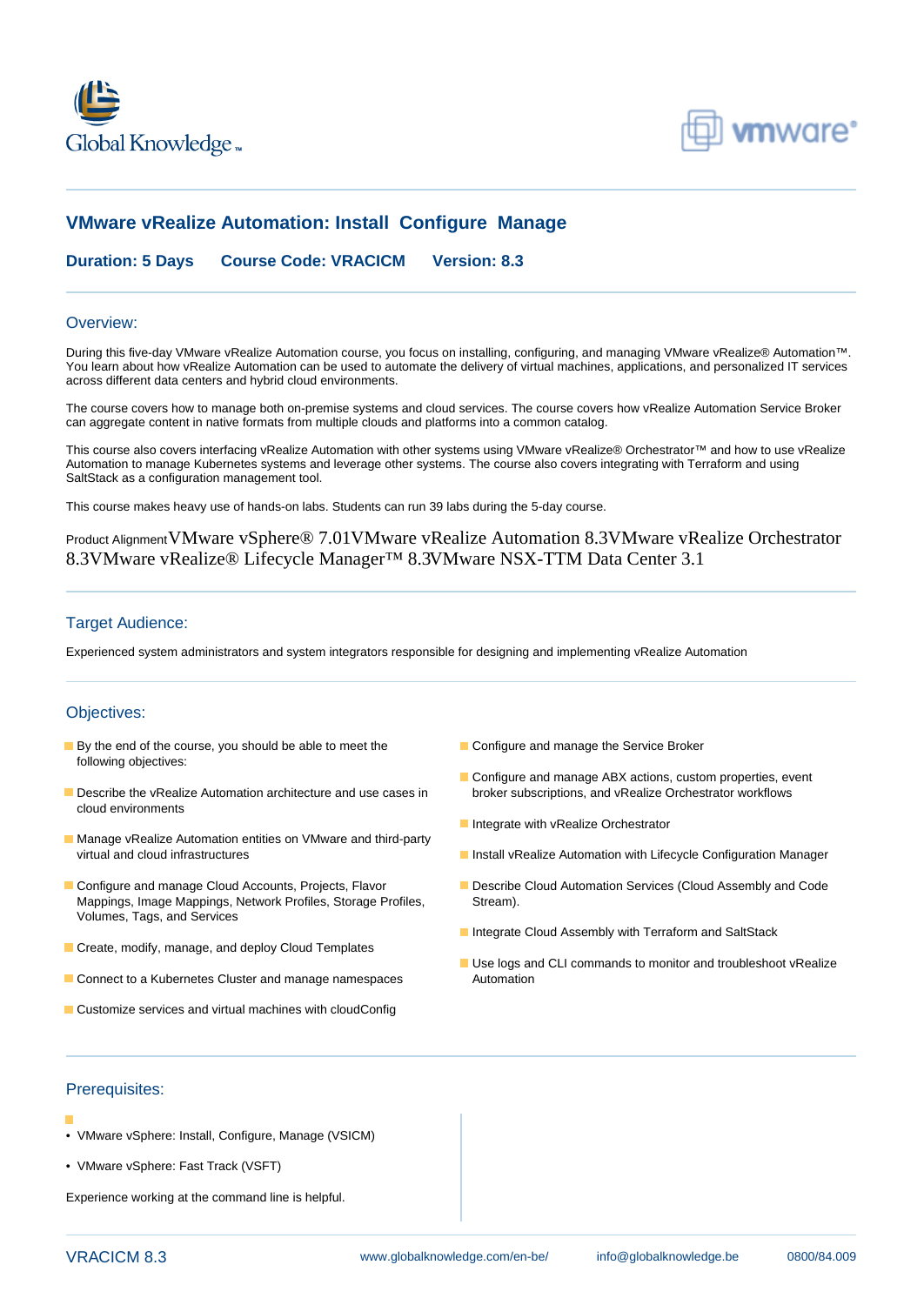This course requires that a student be able to perform the following tasks with no assistance or guidance before enrolling in this course:

• Create VMware vCenter Server® objects, such as data centers and folders

- Create a virtual machine using a wizard or a template
- Modify a virtual machine's hardware
- Migrate a virtual machine with VMware vSphere® vMotion®

• Migrate a virtual machine with VMware vSphere® Storage vMotion®

• Configure and manage a vSphere DRS cluster with resource pools.

• Configure and manage a VMware vSphere® High Availability cluster.

If you cannot perform all of these tasks, VMware recommends that you complete one of the prerequisite courses before enrolling in VMware vRealize Automation: Install, Configure, Manage.

**VSFT - VMware vSphere: Fast Track** VSICM - VMware vSphere: Install, Configure, Manage

### Follow-on-Courses:

VCOE - VMware Cloud Orchestration and Extensibility [V7.1]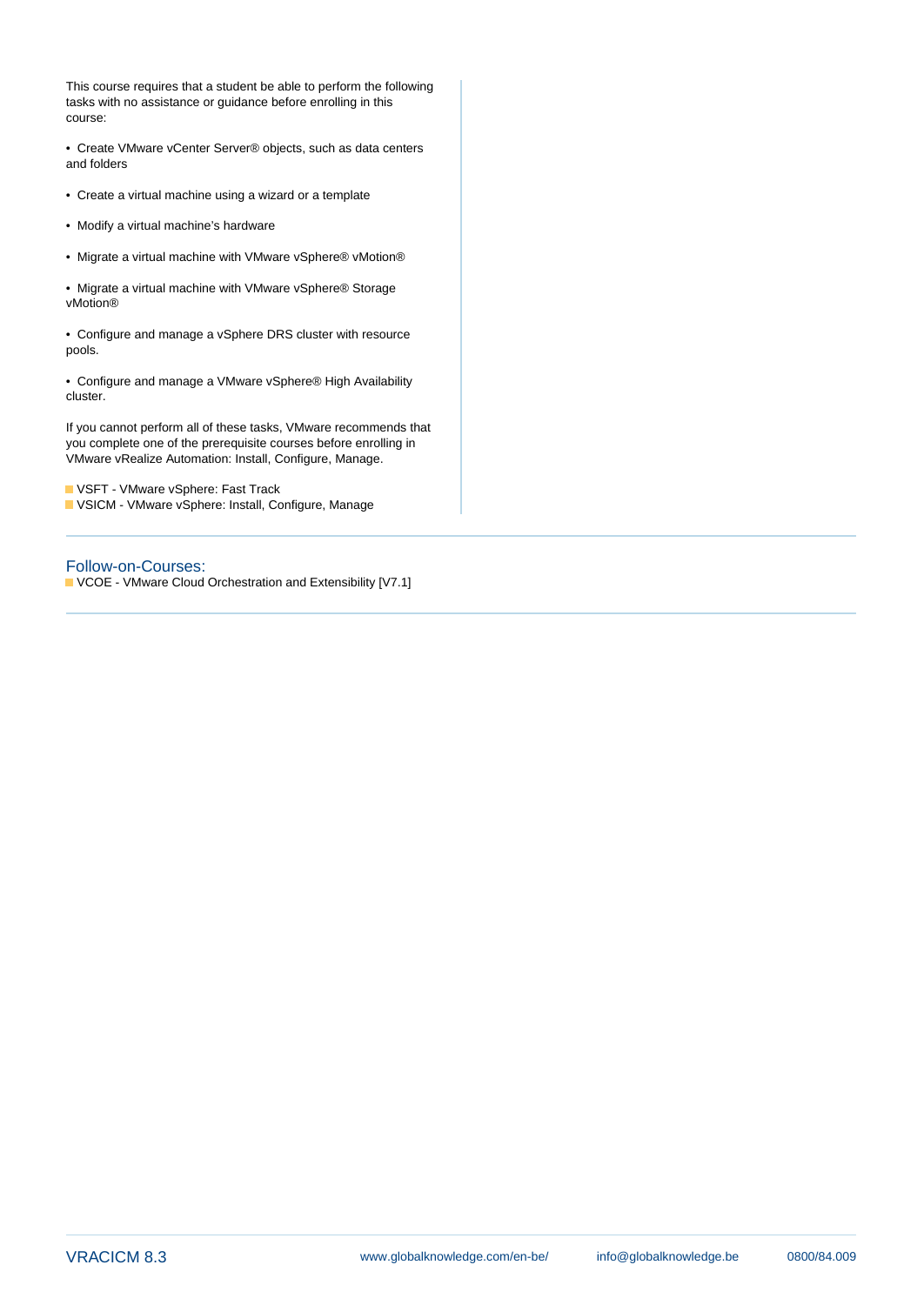### Content:

- 
- Introductions and course logistics  **Create ABX** actions
- Course objectives **12 Using Code Stream**
- 2 vRealize Automation Overview and Introduction to Code Stream Architecture **• Describe different types of tags**
- Describe the purpose and functionality of  $\bullet$  Manage tags vRealize Automation

line line

- Describe the vRealize Automation architecture
- Describe the use of VMware Workspace ONE® AccessTM **8** Integrating NSX-T Data Center 13 Using Terraform

• Describe the relationship between • List the capabilities and use cases of • Integrate Cloud Assembly with Terraform Kubernetes clusters, containers, and vRealize | NSX-T Data Center Automation services

- Describe CLI commands for vRealize architecture and components Automation 8 cluster management
- Describe Cloud Assembly **Automation**
- 
- Describe Code Stream
- 3 Installing vRealize Automation
- List the different vRealize Automation | available in design canvas deployment types
- Describe the purpose of vRealize easy and security groups installer
- Describe the vRealize Automation installation process
- 4 Authentication and Authorization

• Identity the steps involved in integrating Workspace One with Active Directory

- conditional deployments
- 7 Tags and Storage Configuration
- Configure tags
- 
- 

line line line

- Configure storage profiles Cloud Assembly
- 
- 

line line

- 
- Describe the NSX-T Data Center Template
- Integrate NSX-T Data Center with vRealize
- Describe Service Broker List the supported network profiles in vRealize Automation **• Introduction to Kubernetes** 
	- Use NSX-T Data Center components to  $\|\cdot\|$  Connect to an existing Kubernetes Cluster design a multitier application Cloud Template

line line

- Identify the network and security options Edition
- Create and manage on-demand networks | catalog item
- Configure NSX-T day 2 actions Management
- 
- Configure and use VMware Cloud Foundation accounts • Use SaltStack for software deployment
- 
- 1 Course Introduction  **Use YAML for inputs, variables, and** Call a vRealize Orchestrator workflow
	-
	-
	-
	- The CI/CD process
	- Integrate GitLab with Code Stream and
	- Use tags and storage profiles Use Code Stream to install software
		-
		-
		- Use Terraform with a VMware Cloud
		- Use Terraform with Code Stream
		- 14 Using Kubernetes Clusters
		-
		-
		- Integrate VMware Tanzu™ Grid Integrated
		- Create a Supervisor Namespace as a
		- 15 Using SaltStack for Configuration
	- 9 Integrating with Public Clouds Introduction SaltStack with vRealize Automation
		-